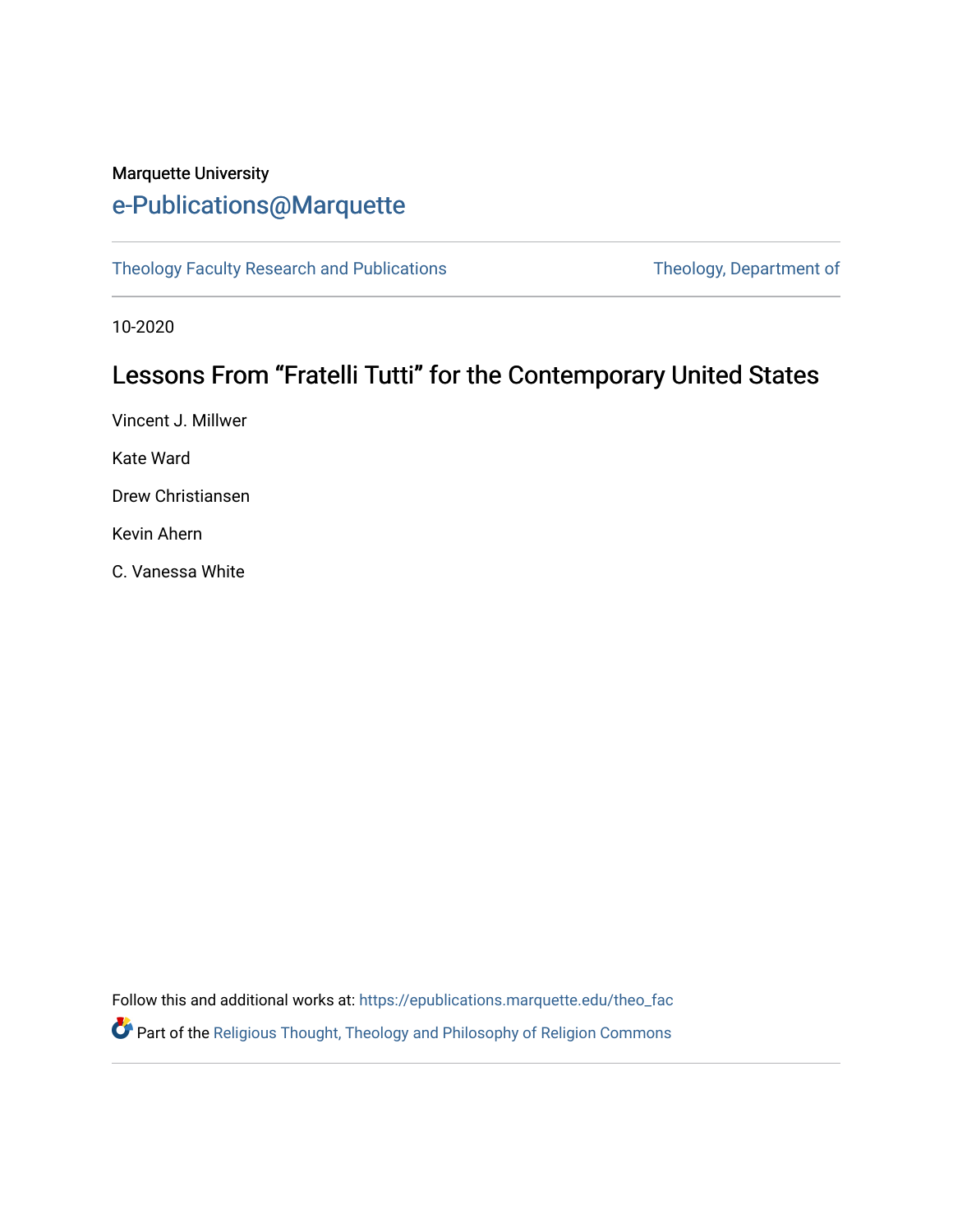**Marquette University**

# **e-Publications@Marquette**

#### *Theology Faculty Research and Publications/College of Arts and Sciences*

#### *This paper is NOT THE PUBLISHED VERSION***.**

Access the published version via the link in the citation below.

*America : The Jesuit Review*, (October 8, 2020). [Publisher link.](https://www.americamagazine.org/faith/2020/10/07/catholic-theologians-takeaways-fratelli-tutti-pope-francis) This article is © America Press, Inc. and permission has been granted for this version to appear in [e-Publications@Marquette.](http://epublications.marquette.edu/) America Press, Inc. does not grant permission for this article to be further copied/distributed or hosted elsewhere without the express permission from America Press, Inc.

# Five Theologians on The Biggest Takeaways From 'Fratelli Tutti'

Vincent J. Miller Gudorf Chair in Catholic Theology and Culture at the University of Dayton Kate Ward Assistant Professor of Theological Ethics at Marquette University Drew Christiansen Distinguished Professor of Ethics and Human Development at Georgetown University Kevin Ahern Associate Professor of Religious Studies at Manhattan College C. Vanessa White Associate Professor of Spirituality and Ministry at Catholic Theological Union Associate Director of The Th.M. Program at Xavier University's Institute for Black Catholic Studies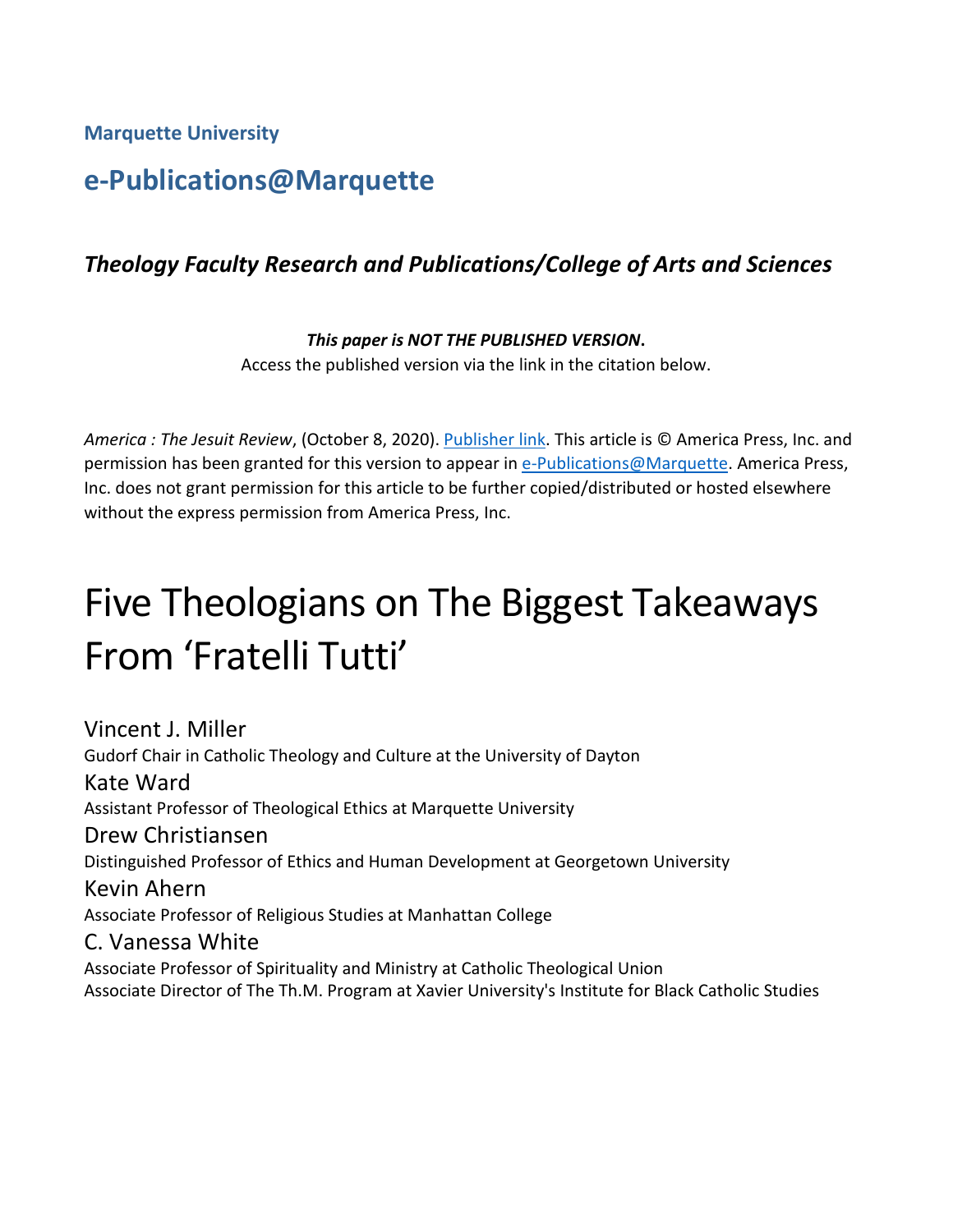

Pope Francis signs his new encyclical, "Fratelli Tutti," after celebrating Mass at the Basilica of St. Francis in Assisi on Oct. 3, 2020. (CNS photo/Vatican Media)

> *Editor's note: As part of our [larger coverage](https://www.americamagazine.org/topic/fratelli-tutti) of ["Fratelli Tutti,](http://www.vatican.va/content/francesco/en/encyclicals/documents/papa-francesco_20201003_enciclica-fratelli-tutti.html)" the latest encyclical letter from Pope Francis, America asked a number of theologians and church experts to contribute a brief response, including their perspectives on its potential impact and its particular areas of import.*

# A Call to Discern the Depths of Our Politics

With the release of every encyclical, there is a rush to assess what is new and noteworthy, to find the most media-worthy and tweetable lines. There are plenty of these in "Fratelli Tutti": forceful critiques of the divisive effects of capitalism and technology, an unambiguous magisterial rejection of the death penalty and what is perhaps the church's most sustained denunciation of nationalism and populism since "Mit Brennender Sorge" in 1937. But focusing on those passages that stand out can lead one to miss the work of the whole.

"Fratelli Tutti" is carefully constructed in a way that reveals a distinctive aspect of Pope Francis' papal ministry. Yes, it powerfully exhorts Christians to pursue the intimacy of social friendship rather than the disposability and indifference of contemporary capitalism or the violent exclusion of populist nationalism. Much deeper than an argument or catechesis, however, the encyclical is a work of spiritual discernment.

The heart of "Fratelli Tutti" is Francis' reflection on the good Samaritan, which he offers in the mode of St. Ignatius' *Spiritual Exercises*. Rather than look for "abstract moralizing" or a "social and ethical message," Francis invites us to enter into this Gospel parable. Christ's words to the scholar of the law are readdressed to us: "Which of the persons do you identify with?... Which of these characters do you resemble?" We face a fundamental choice. "Here, all our distinctions, labels and masks fall away: it is the moment of truth. Will we bend down to touch and heal the wounds of others?"

Much deeper than an argument or catechesis, "Fratelli Tutti" is a work of spiritual discernment.

A focus on discernment has marked Francis' papacy from the start. Looking back, it is striking how much he discussed discernment in his interview with Antonio Spadaro, S.J., that early glimpse into his thoughts about the papacy. He has not offered himself as a heroic leader to be followed or a brilliant scholar with the proper answers. Francis has sought instead to foster processes such as synods in which the church could collectively listen, discern and act. (This focus on listening makes the absence of women's voices in "Fratelli Tutti" all the more jarring.)

In this mode of discernment, "Fratelli Tutti" lands forcefully in our politics. Francis' portrayals of unhealthy populism could be lifted from contemporary campaign events. The word "walls" appears 14 times as a symbol of our temptation to shut ourselves off from the needs of others. Francis' reassertion of the inadmissibility of the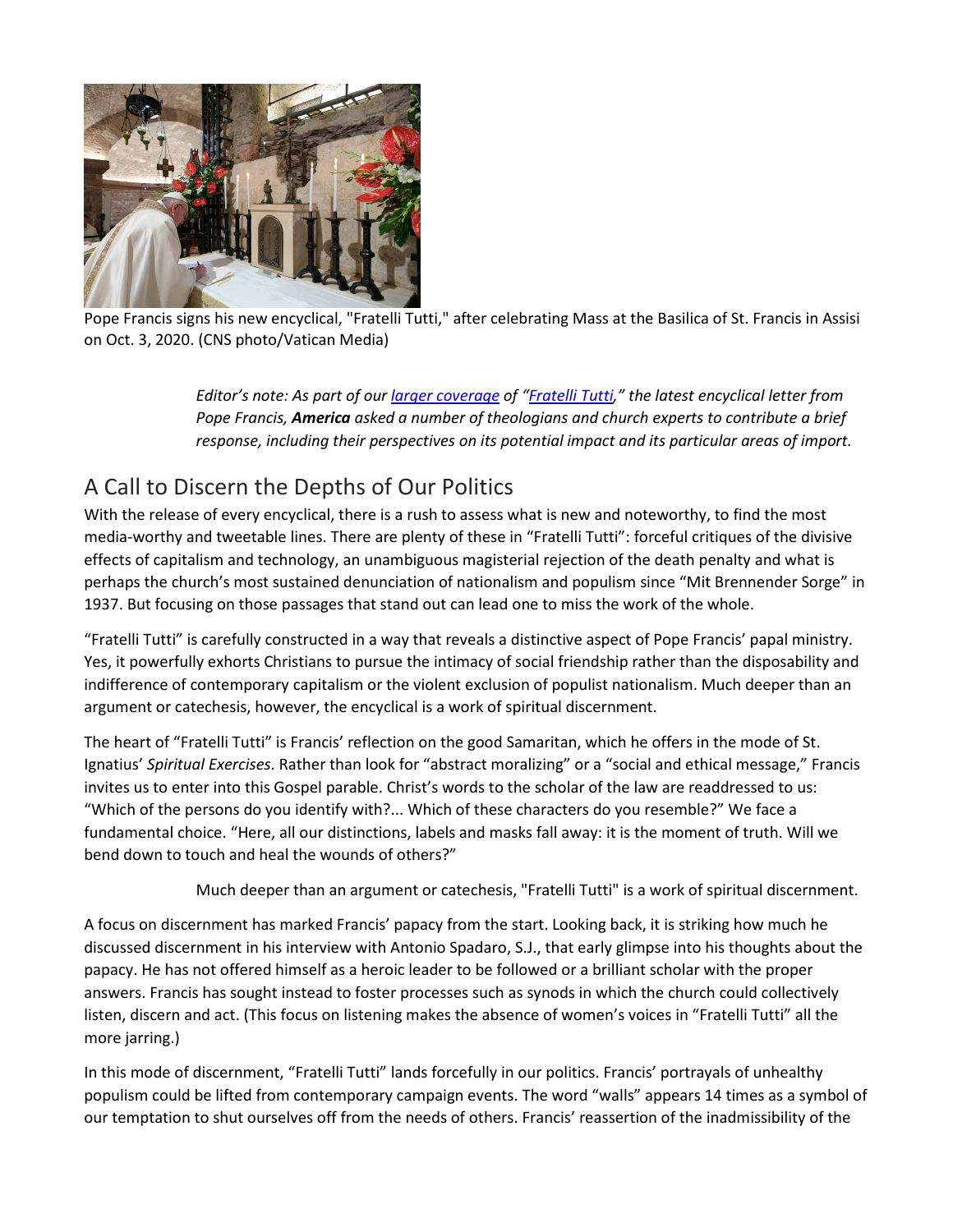death penalty and his call for its abolition ends not with anathemas but in a pastoral voice: "I ask Christians who remain hesitant on this point, and those tempted to yield to violence in any form" to enter into biblical stories that find their fullest expression in Jesus' order to a disciple to "Put your sword back into its place; for all who take the sword will perish by the sword."

Here again, Francis does not flatten this into a moral prohibition, but presents it as an action "from Jesus' heart" which speaks to the present "as an enduring appeal" to which we must each decide how we will respond. In some quarters of the church, social doctrine is relegated to the peripheries of Christian concern; here Francis shows it flows from the heart of the Gospel. In "Fratelli Tutti," Francis speaks to a polarized church and calls us not simply to correct our politics but to discern the profound spiritual stakes in their depths.

> *Vincent Miller is Gudorf Chair in Catholic Theology and Culture at the University of Dayton. He is the author of Consuming Religion: Christian Faith and Practice in a Consumer Culture.*

In "Fratelli Tutti," Francis speaks to a polarized church and calls us not simply to correct our politics but to discern the profound spiritual stakes in their depths.

## Lessons From "Fratelli Tutti" for the Contemporary United States

With carefully observed detail, "Fratelli Tutti" speaks to the chaos, fear and loss that pervade 2020 while sounding a timeless call to become better citizens of our communities, our nations and the globe. Without limiting the future the document envisions, I see three particular challenges to Catholics in the United States.

With "Fratelli Tutti," Pope Francis calls U.S. Catholics to:

*Break our addiction to retributive violence.* Most U.S. Catholics know the church has long opposed the death penalty. In "Fratelli Tutti," Francis calls us to reject more forms of retributive violence that are endemic throughout the United States, including life sentences and what he calls "extrajudicial killings." As a U.S. resident in the year 2020, I heard Francis speak to our reality when he condemns "homicides deliberately committed by certain states and by their agents, often passed off as clashes with criminals or presented as the unintended consequences of the reasonable, necessary and proportionate use of force in applying the law." What person can read this and not immediately think of police killings of unarmed persons, disproportionately Black, brown or mentally ill, actions which police, their unions and their supporters try to rationalize just as the pope describes? Francis correctly diagnoses these extrajudicial killings as unnecessary to keep people safe and as profound violations of universal human dignity.

> "Fratelli Tutti" speaks to the chaos, fear and loss that pervade 2020 while sounding a timeless call to become better citizens of our communities, our nations and the globe.

*Accept church teaching on the economy and its purposes.* Francis breaks no new ground here but reiterates at least two traditional church views not widely accepted in the United States. One goes back to the earliest Christians: The right to private property is not absolute but subordinate to the greater truth that the goods of the earth are intended for all. As I tell my students, as long as there is need, the church questions your right to have more than you need—never mind if you earned it. Another church teaching on the economy that many Americans have yet to fully accept is that the market cannot be expected to solve all our problems. Francis calls this a "dogma of neoliberal faith."

*Value politics for what it can be, rather than what it is.* Pope Francis acknowledges that many people today distrust politics, often for good reasons. Like all of us, politicians fail in universal love: "Things that until a few years ago could not be said by anyone without risking the loss of universal respect can now be said with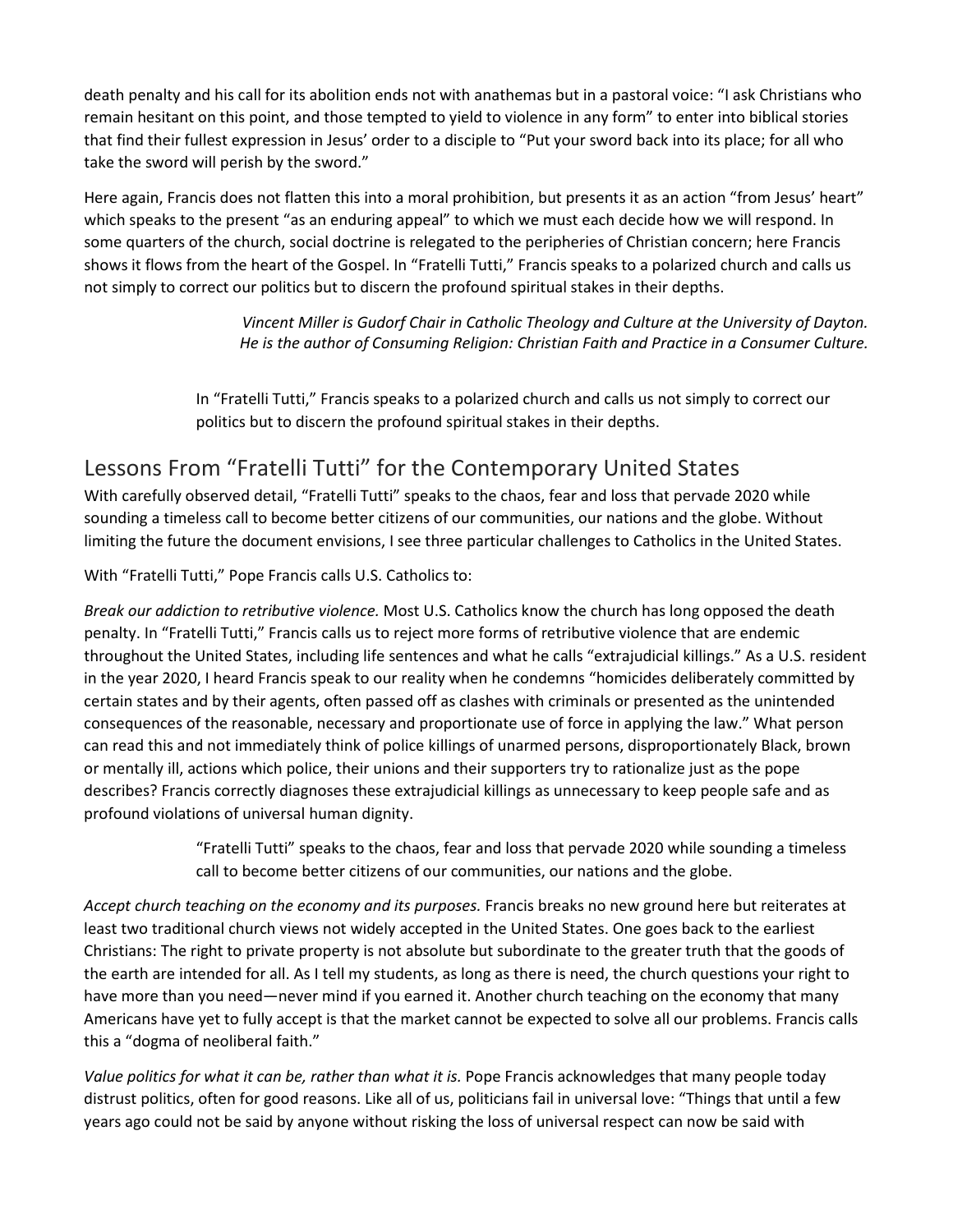impunity, and in the crudest of terms, even by some political figures." Violent nationalism and xenophobia are on the rise in many countries, showing that we do not yet understand what it means to be a universal human community. And yet Francis sees an active and vital role for politics in the journey toward universal fraternity and social peace.

Francis envisions political life characterized by dialogue in which we appreciate our own standpoints even as we "recognize other people's right to be themselves and to be different." He models this with statements of appreciation for those of other or no faith, including observing that "those who claim to be unbelievers" can do well at carrying out God's will. Francis acknowledges that religion can be misused in politics, including to demonize others, but urges those of different views to move past "false tolerance" on to mutual pursuit of the truth.

I had to look up "polyhedron," Francis' image for a society where difference is valued. It is a three-dimensional form with many sides that are different shapes. Unlike a cube, whose sides are all equal squares, a polyhedron draws the eye with its complexity. Its beauty and its very nature as a polyhedron come from the fact that it is defined by difference. May U.S. Catholics follow Francis' lead in recognizing others' right to be different, even as we dialogue from that difference toward the truth that we all belong to one another.

> *Kate Ward is an assistant professor of theological ethics at Marquette University. Her research and teaching focus on economic ethics, virtue ethics and ethical method.*

Francis envisions political life characterized by dialogue in which we appreciate our own standpoints even as we "recognize other people's right to be themselves and to be different."

#### Just War No More?

In his new encyclical "Fratelli Tutti," Pope Francis has taken another big step toward distancing the Catholic Church from its traditional support for just war theory. He writes, "It is very difficult nowadays to invoke the rational criteria elaborated in earlier centuries to speak of the possibility of a 'just war'."

"Fratelli Tutti" is the latest in a series of pronouncements by recent popes expressing skepticism about the continued viability of that tradition. What I once described as "stringent just-war thinking" has over time become more a moral theology of peacemaking, showing a preference for nonviolence and edging toward pacifism.

When it comes to nuclear war, Francis already made clear in a 2017 condemnation that nuclear weapons, even for alleged deterrence purposes, are no longer acceptable. During the United Nations General Assembly last month, Archbishop Richard Paul Gallagher, the Vatican's foreign minister, went further, repudiating "legacy rights" to nuclear weapons for the nuclear powers who are signatory to the Treaty on the Non-Proliferation of Nuclear Weapons.

> "Fratelli Tutti" goes about as far as one can go toward critiquing the notion of just war without rejecting it wholesale.

"Fratelli Tutti" goes about as far as one can go toward critiquing the notion of just war without rejecting it wholesale. Perhaps the church's stand on war today might be compared to its position on the death penalty in the 1980s—the beginning of incremental policy steps and statements that may eventually likewise make the idea of a just war "inadmissable."

The pope seems to have come to recognize that while in principle a war may be rationally justifiable, as a matter of practice the abuse of the just war tradition and the realities of modern warfare make it impossible to wage a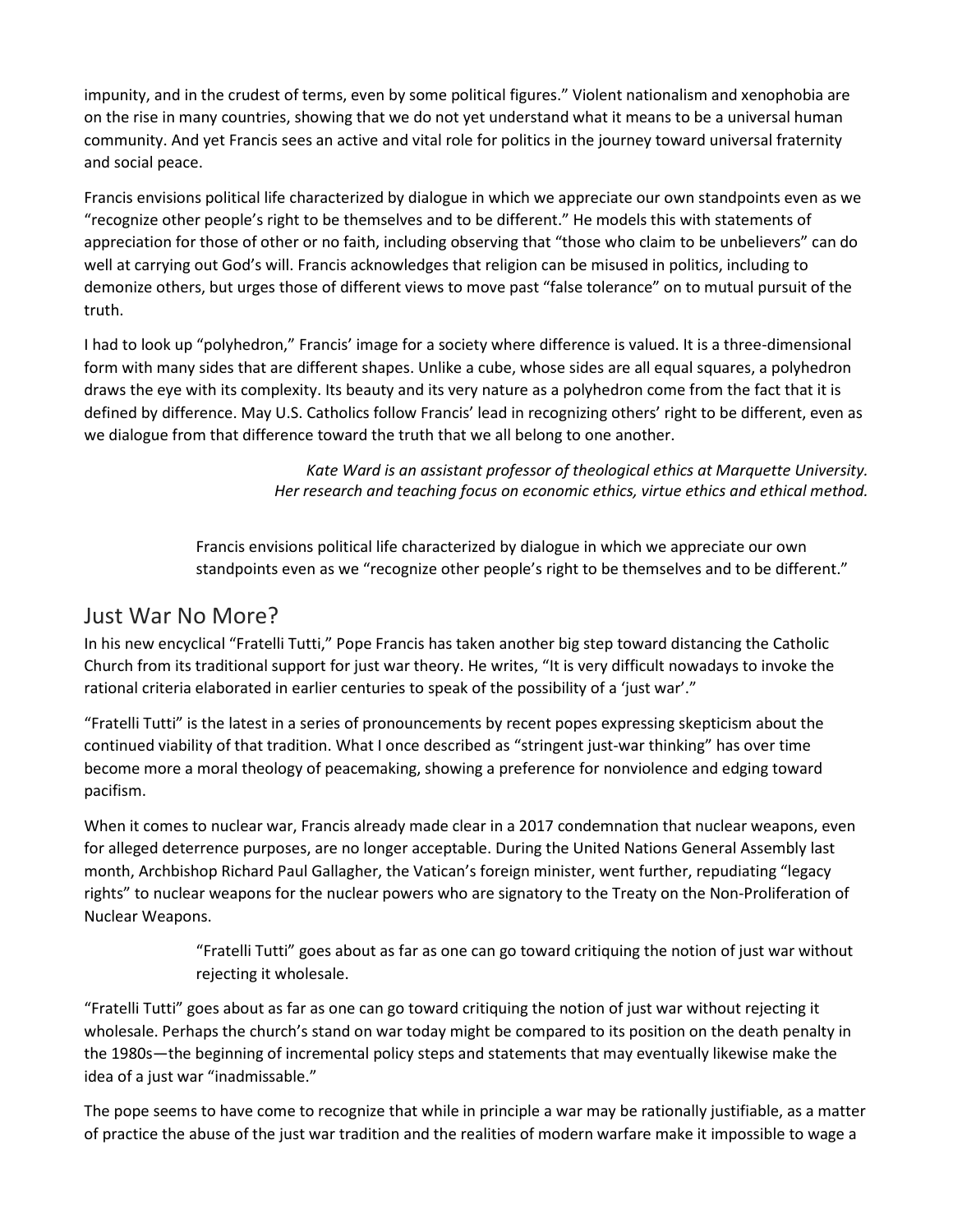just war today. The sweep of Francis' skepticism can be seen in his dismissal of "allegedly humanitarian, defensive and precautionary excuses" for making war. It would appear this even includes interventions based on what has become known as the international "responsibility to protect" noncombatant or defenseless communities. ("Precautionary principles" are what international humanitarian lawyers call just war norms.)

The Rev. J. Bryan Hehir is reputed to have said that he believed there was no war St. John Paul II would have regarded as just. John Paul II, however, did call for intervention to prevent genocide in the former Yugoslavia, Central Africa's Great Lakes region and Timor Leste.

Looking at cases like Libya and Syria, there may be reason to repudiate military intervention justified on humanitarian grounds. I would have liked, however, to have seen a closer analysis of those hard cases and more precise judgments on them. Other preventive interventions, as in Ivory Coast, have been successful. And Libya may have been a failure of policy rather than one of principle, though that great policy failure itself may be a reason to question humanitarian intervention by force.

The principal reason for Pope Francis' distancing from just war thinking seems to be its humanitarian consequences, both experienced and potential. He asks his readers to "touch the wounded flesh of the victims," particularly civilians whose killing was considered "collateral damage." He implies that just war analysts are too far removed from the sufferings inflicted by war. "We can no longer think of war as a solution," the pope reasons, "because its risks will probably always be greater than its supposed benefits." New technologies, he remarks, "have granted war an uncontrollable destructive power over great numbers of innocent civilians. The truth is that 'never has humanity had such power over itself, yet nothing ensures that it will be used wisely.'"

> *Drew Christiansen, S.J., former editor-in-chief of America, is a Distinguished Professor of Ethics and Human Development at Georgetown University and a senior fellow at the Berkley Center for Religion, Ethics and World Affairs.*

The principal reason for Pope Francis' distancing from just war thinking seems to be its humanitarian consequences, both experienced and potential.

# Footnoting Fraternity: The Style and Sources of "Fratelli Tutti"

Papal footnotes signal to the reader how an official church text is building on the church's tradition. Footnotes help to illuminate the breadth and the depth of the Catholic tradition, rooting the doctrinal insights on contemporary issues in a centuries-old conversation.

Before Pope Francis, recognized sources were limited almost exclusively to biblical texts, the previous popes and the insights of saints. With "Laudato Si'," Francis widened the conversation partners to include references to non-Christian sources, including a Sufi Muslim mystic, contemporary theologians and teachings from national bishops' conferences.

With "Fratelli Tutti," Pope Francis again reflects a wider conversation. In addition to many references to Scripture, the encyclical cites 292 sources in 288 footnotes. The majority of these citations, 172, come from his own writing. "Laudato Si'" receives the most citations of any single text with 23 references. "Evangelii Gaudium" follows with 22 references. Collectively, his World Day of Peace messages are cited 11 times. Much to the chagrin of his critics perhaps, Francis cites his joint document with Sheikh Ahmed Al-Tayyeb, on "Human Fraternity," a total of nine times, including a substantial quote at the end ("Fratelli Tutti," No. 285).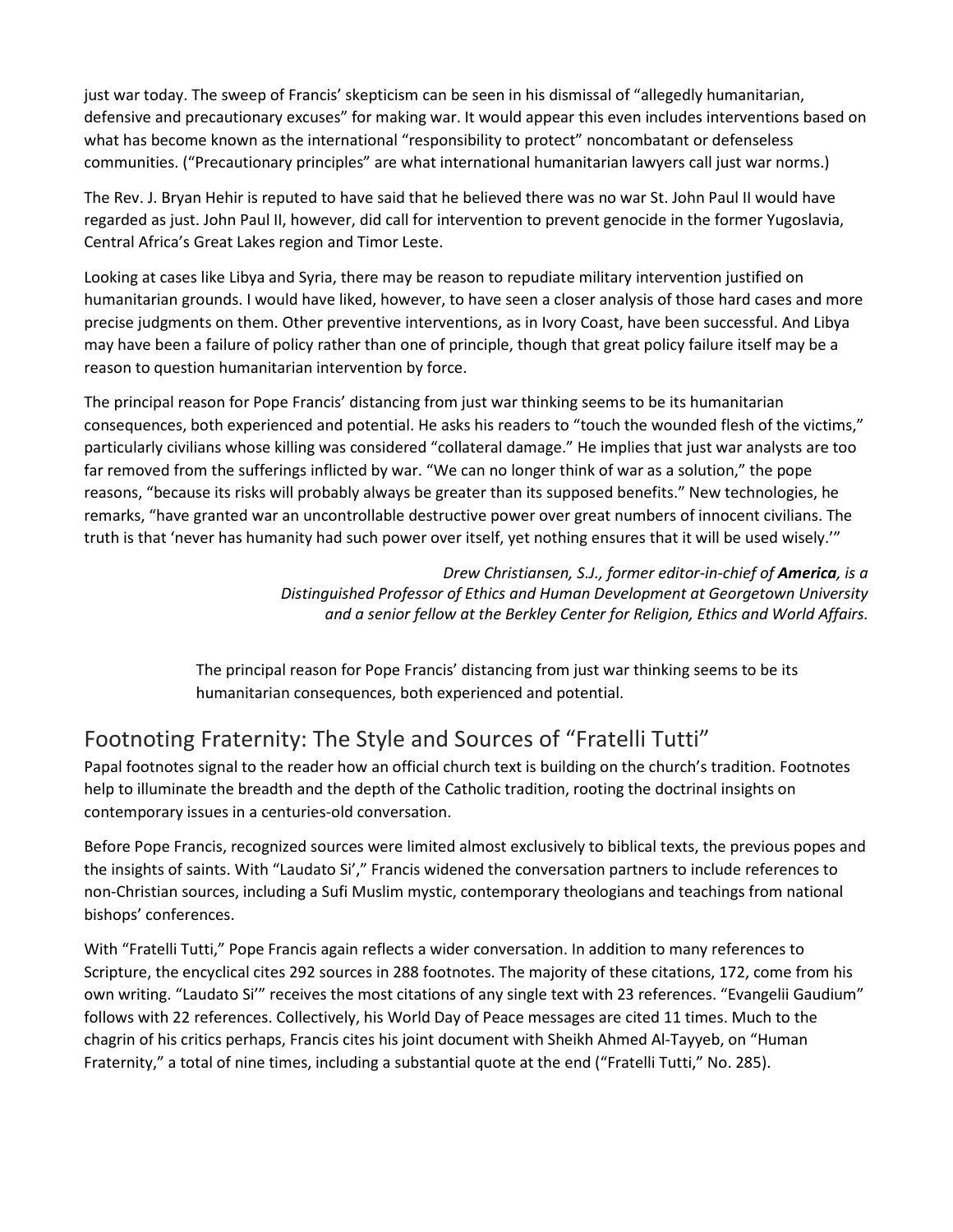With "Fratelli Tutti," Francis again expands the circle of conversation partners beyond bishops and saints, including Karl Rahner, S.J., Paul Ricoeur and, notably, Rabbi Hillel. But is this circle wide enough?

Pope Benedict gets the most references after Francis with 22 citations. "Caritas in Veritate" is referenced 19 times. Other popes are cited 29 times. Francis again affirms the work of bishops' conferences and appears to want to have at least one reference to each region of the world. In "Fratelli Tutti," the pope cites the work of 12 conferences, including the documents on racism and migration produced by the U.S. bishops.

With "Fratelli Tutti," Francis again expands the circle of conversation partners beyond bishops and saints, including Karl Rahner, S.J., Paul Ricoeur and, notably, Rabbi Hillel (Nos. 59-60). But is this circle wide enough?

> While the widening of the conversation to non-papal sources indeed reflects the pope's style, the omission of women may also be reflective of something deeper.

Before engaging with the work of Blessed Charles de Foucauld, the pope speaks of being inspired in his writing by St. Francis of Assisi, Martin Luther King Jr., Desmond Tutu and Mahatma Gandhi (No. 286). This is somewhat strange because nowhere does Francis directly cite the work of King, Tutu or Gandhi. A more direct citation of King would have strengthened the text's condemnation of racism. Similarly, a more direct engagement with Gandhi's philosophy of nonviolence could have added to the section on war.

But the most glaring omission in the footnotes is any reference to the voices of women. The pope could have easily brought in the work of Dorothy Day, whom he cited in his 2015 address to Congress, or the Liberian peace activist Leymah Gbowee, who was referenced alongside King and Gandhi in the pope's 2017 World Day of Peace message. Many feminist theologians have long engaged the themes in the document. And the lives of countless women religious, from St. Clare to St. Josephine Bakhita, could have been uplifted as models of social friendship.

While the widening of the conversation to non-papal sources indeed reflects the pope's style, the omission of women may also be reflective of something deeper. Hopefully, the next encyclical will not repeat this mistake.

> *Kevin Ahern is a theological ethicist and president of the Catholic lay movement ICMICA-Pax Romana. He is an associate professor of religious studies at Manhattan College, where he also directed the labor studies program.*

Loving an oppressor does not mean allowing him to keep oppressing us or letting him think that what he does is acceptable.

### Still Waiting for a Harder Look at the Sin of Racism

"Truth is an inseparable companion to justice and mercy" (No. 227). With these words, Pope Francis in his latest encyclical, "Fratelli Tutti," inadvertently lends support to justice movements in the United States that have emerged in light of the deaths of George Floyd and Breonna Taylor at the hands of police officers.

In fact, several sections in the encyclical may be of particular interest to those in the U.S. Black community. Pope Francis acknowledges the current social unrest and protests here when he states that "ignoring the existence and rights of others will erupt in some form of violence, often when least expected" (No. 219).

Later in the encyclical, he says loving an oppressor does not mean allowing him to keep oppressing us or letting him think that what he does is acceptable (No. 241), a statement that should console many who have engaged